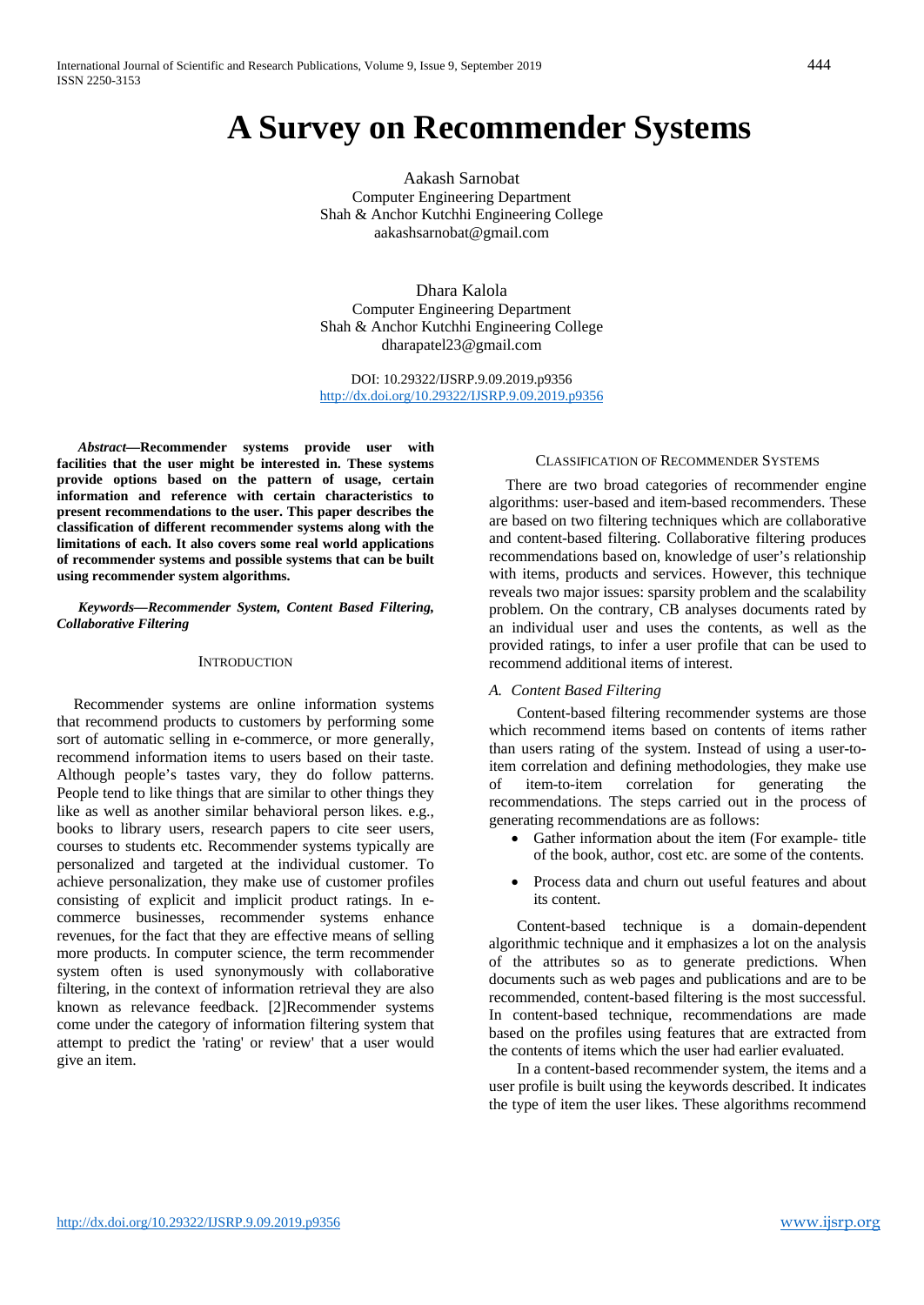International Journal of Scientific and Research Publications, Volume 9, Issue 9, September 2019 445 ISSN 2250-3153

items that are similar to those which a user liked in the past. Various candidate items are compared with the items which were previously rated by the user and the best-matching items are recommended. Content based filtering has its roots in retrieval of information and information filtering.

# *B. Collaborative Filtering*

Another approach to the design of recommender systems that has wide use is collaborative filtering. This approach includes recommendations which are based on a few customers who are most similar to other active users. Collaborative methods are based on collecting a large amount of information and analyzing it based on users' behaviors, activities or preferences. It then predicts what users will like based on their similarity to other users. A key advantage of the collaborative filtering approach is that it is independent of machine analyzable content and so it accurately recommends complex items like without requiring an understanding of the item itself.

Different algorithms have been used in measuring user similarity or item similarity in recommender systems. The collaborative filtering can be revamped with neighborhood methods, whose focus is on the relationship between the items or, between the users. They are:

- 1. *User-based CF*: For each user, it computes the correlation with other users. For each item, the rating of the users which are highly correlated with each user are aggregated. Problem: Sparsity, easy to attack
- 2. II. *Item-based CF*: For each item, it computes the correlation with other items. For each user, his rating of the items which are highly correlated with each item is aggregated.

## *C. Hybrid Recommender Systems*

Hybrid recommender systems is another category of recommender system which strives to overcome the limitations of the other approaches discussed before. It is a combination multiple recommendation techniques. The most widely used hybrid approaches are those of content based and collaborative filtering. It uses both item content and ratings of all users.The idea behind hybrid techniques are that a combination of algorithms will give more accurate and effective recommendations than a single algorithm. The disadvantages of one algorithm can be overcome using another algorithm. Multiple recommendation techniques can overcome the weaknesses of an individual technique. The combination of approaches can be done in the following ways:[5]

- 1. Implement collaborative and content-based techniques separately and combine their predictions,
- 2. Incorporate some content-based properties into a collaborative approach,
- 3. Incorporate some collaborative properties into a content-based approach, and

4. Construct a general unifying model that includes both content-based and collaborative characteristics.



Fig. 1. Classification of recommender systems

#### II. RECOMMENDER SYSTEM EXAMPLES

In the following section we present four e-commerce businesses that utilize one or more variations of recommender system technology in their web sites.

#### Amazon.com

We focus on recommender systems in the book section of Amazon.com.

Customers who bought: Like many E-commerce sites, Amazon.com™ (www.amazon.com) is structured with an information page for each book, giving details of the text and purchase information. The Customers who Bought feature is present on the information page for every book in their catalog. It is in fact two separate recommendation lists. The first recommends books frequently purchased by customers who purchased the book. The second list recommends authors whose books are often purchased by customers who purchased works by the author of the selected book. [4]

**Eyes**: The Eyes feature allows customers to be notified via email of new items added to the Amazon.com catalog. Customers insert requests based on author, title, subject, ISBN, or publication date information. For notification queries customers can use both simple and complex Boolean-based criteria. Requests can also be directly entered from any search results screen, creating a persistent request based on the search.

**Amazon.com Delivers**: This is a variation on the Eyes feature. Customers have an option to select from a list of specific categories (Science fiction books, biographies, cooking). Periodically the editors at Amazon.com send email announcements to notify subscribers of their latest recommendations in the subscribed categories.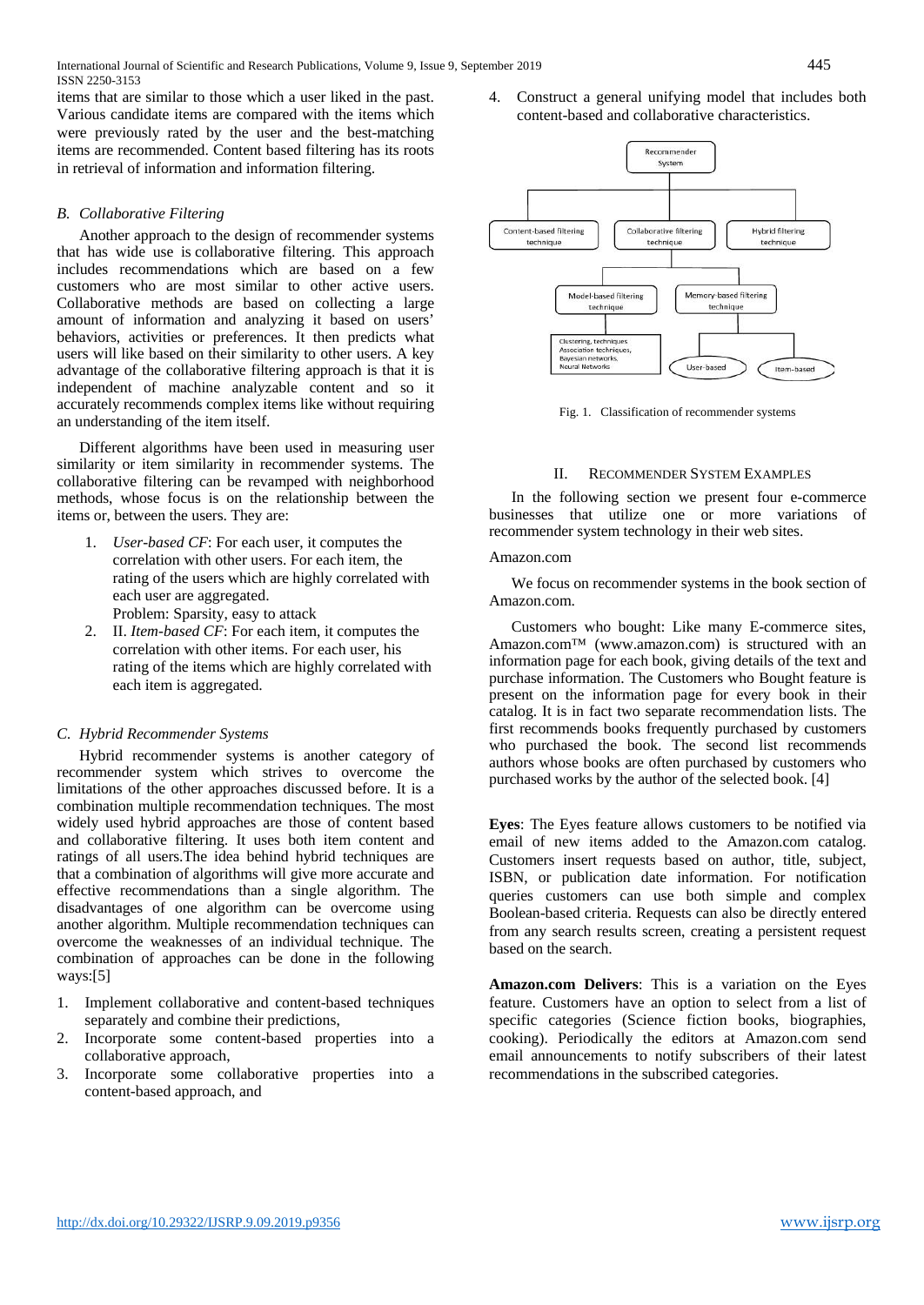**Book Matcher**: The Book Matcher feature allows customers to give direct feedback about books they have read. Customers rate books they have read on a 5-point scale from "hated it" to "loved it." After rating a sample of books, customers can ask for recommendations for books they might like. At that point a half dozen non-rated texts are presented which correlate with the user's indicated tastes. Feedback for these recommendations are given by a "rate these books" feature where customers can indicate a rating for one or more of the recommended books. Customer Comments: The Customer Comments feature helps customers to receive text recommendations based on the opinions of other customers. Each book has an information page which has a list of 1-5 star ratings and written comments provided by customers who have read the book in question and submitted a review. Customers have the option of taking into account these recommendations into their purchase decision.

# III. LIMITATIONS OF RECOMMENDER SYSTEM

In content-based recommendation, the utility *u (a, i)* of item  $f$  for user  $a$  is estimated based on the utilities  $u$   $(a, fi)$ assigned by user *c* to similar items.

Content-based recommender systems have several constraints that are described as follows-

# *A. Limited Content Analysis*

Content-based approaches are restrained by the features that are clearly associated with the objects that these systems recommend. Therefore, in order to have a acceptable set of features, the content must of the form that can be parsed automatically by a computer (e.g., text) or the features should be given to items manually. While information recovery techniques work well in obtaining features from text files, some other domains have an inbuilt problem with automatic feature extraction. For example, automatic feature extraction methods are tough to apply to multimedia data like audio streams, and video streams.

Another issue with limited content analysis is that, if two different objects are represented by the same set of features, then they cannot be separated.

## *B. Overspecialization*

When the recommender can suggest the items that are rated very high against a user's account, the user is limited to being suggested the items that are similar to those already rated. For example, a person who has never tried Italian food would never receive a recommendation for even the greatest Italian hotel in town.

# *C. New User Problem*

The user has to rate a significant number of items before a content-based recommender can really understand the user's preferences and give the user with reliable suggestions. Therefore, a new user, having seldom ratings, would not be able to get accurate recommendations.

# IV. LIMITATIONS OF COLLABORATIVE METHODS

Unlike content-based recommendation methods, collaborative recommender systems predict the utility of items for a specific user based on the things previously rated by other users. For example, in a movie recommendation system, in order to recommend movies to the user, the collaborative recommender system will try to find the "peers" of the user, i.e., other users that like similar movies (rate the same movies similarly). However, collaborative systems have their own limitations as described below.

# *A. New User Problem*

The collaborative system has the same problem like the content-based systems. In order for the system to make accurate recommendations, the system will first learn the user's preferences from the ratings that the user will give. Several methods have been proposed to address this issue. Many of them use the hybrid recommendation technique, which combines both content-based and collaborative technique.

# *B. New Item Problem*

New items are added on a regular basis to recommender systems. These systems rely only on users' preferences for recommendations. Therefore, the recommender system would not be able to suggest it, until the new item that has been added is rated by a considerable number of users. This problem can also be resolved using hybrid recommendation techniques.

# *C*. *Sparsity*

In any recommender system, amount of the ratings obtained is usually small compared to the expected number of people. Accurate prediction of ratings from few numbers of examples is important. Also, the success of the collaborative recommender depends on the supply of a certain users. For example, in the movie recommendation application, there may be many films that have been rated by few people and these movies would not be recommended or sometimes it would be recommended, even if those some users gave high ratings to those movies.

## RELATED WORK

There are some papers are available in literature on big data analysis for recommender systems using several platforms:

Jai Prakash Verma [6] projected a recommendation system for the massive quantity of data available on the web in the form of ratings, opinions, complaints, and feedback about any item or service using Hadoop Framework. They have implemented Mahout Interfaces for analyzing the data provided by review and rating site for movies.